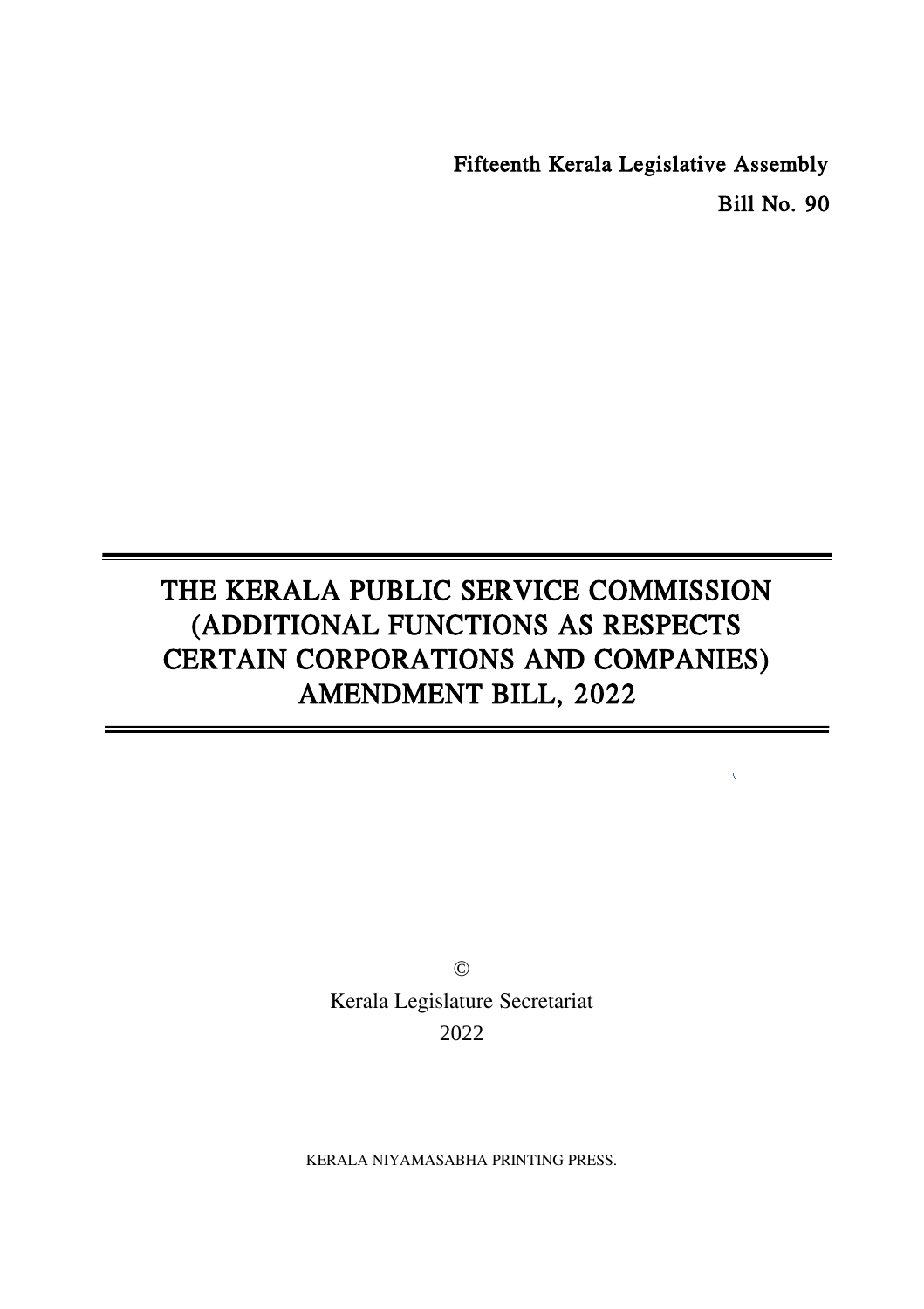Fifteenth Kerala Legislative Assembly Bill No. 90

## THE KERALA PUBLIC SERVICE COMMISSION (ADDITIONAL FUNCTIONS AS RESPECTS CERTAIN CORPORATIONS AND COMPANIES) AMENDMENT BILL, 2022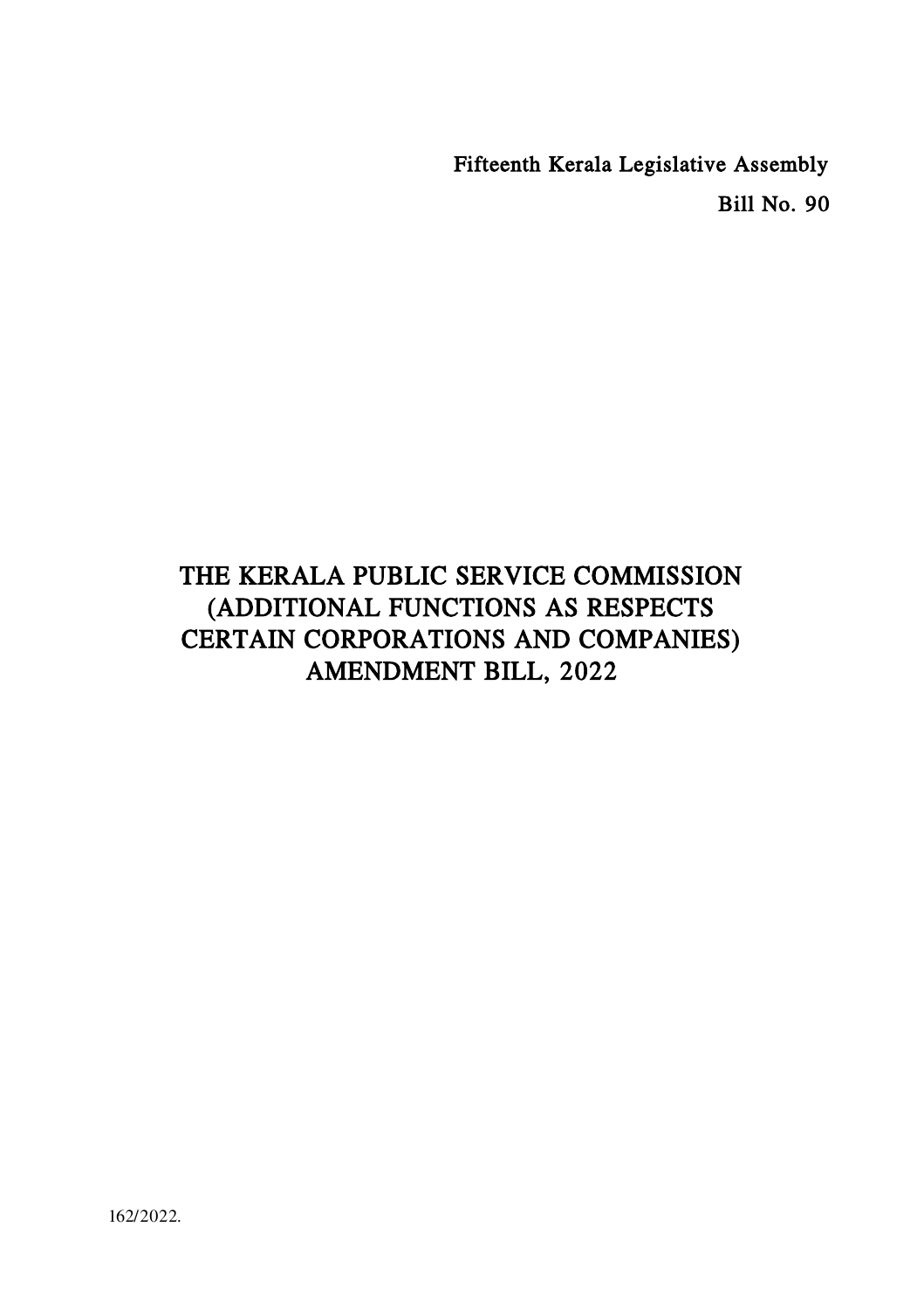### Fifteenth Kerala Legislative Assembly Bill No. 90

### THE KERALA PUBLIC SERVICE COMMISSION (ADDITIONAL FUNCTIONS AS RESPECTS CERTAIN CORPORATIONS AND COMPANIES) AMENDMENT BILL, 2022

A

#### BILL

further to amend the Kerala Public Service Commission (Additional Functions as respects certain Corporations and Companies) Act, 1970.

Preamble.―WHEREAS, it is expedient further to amend the Kerala Public Service Commission (Additional Functions as respects certain Corporations and Companies) Act, 1970 (19 of 1970) for the purposes hereinafter appearing;

BE it enacted in the Seventy-third Year of the Republic of India as follows:―

1. Short title and commencement.―(1)This Act may be called the Kerala Public Service Commission (Additional Functions as respects certain Corporations and Companies) Amendment Act, 2022.

(2) It shall come into force on such date as the Government may, by notification in the Gazette, appoint.

2. Amendment of section 2.―In section 2 of the Kerala Public Service Commission (Additional Functions as respects certain Corporations and Companies) Act, 1970 (19 of 1970) (hereinafter referred to as the principal Act), in clause (a), the words, figures and brackets "or the Kerala Non-Resident Keralites' Welfare Board constituted under section 9 of the Non-Resident Keralites' Welfare Act, 2008 (10 of 2009)" shall be inserted at the end, before the symbol ";".

3. Repeal and saving.―(1) The Kerala Public Service Commission (Additional Functions as respects certain Corporations and Companies) Amendment Ordinance, 2021 (141 of 2021) is hereby repealed.

162/2022.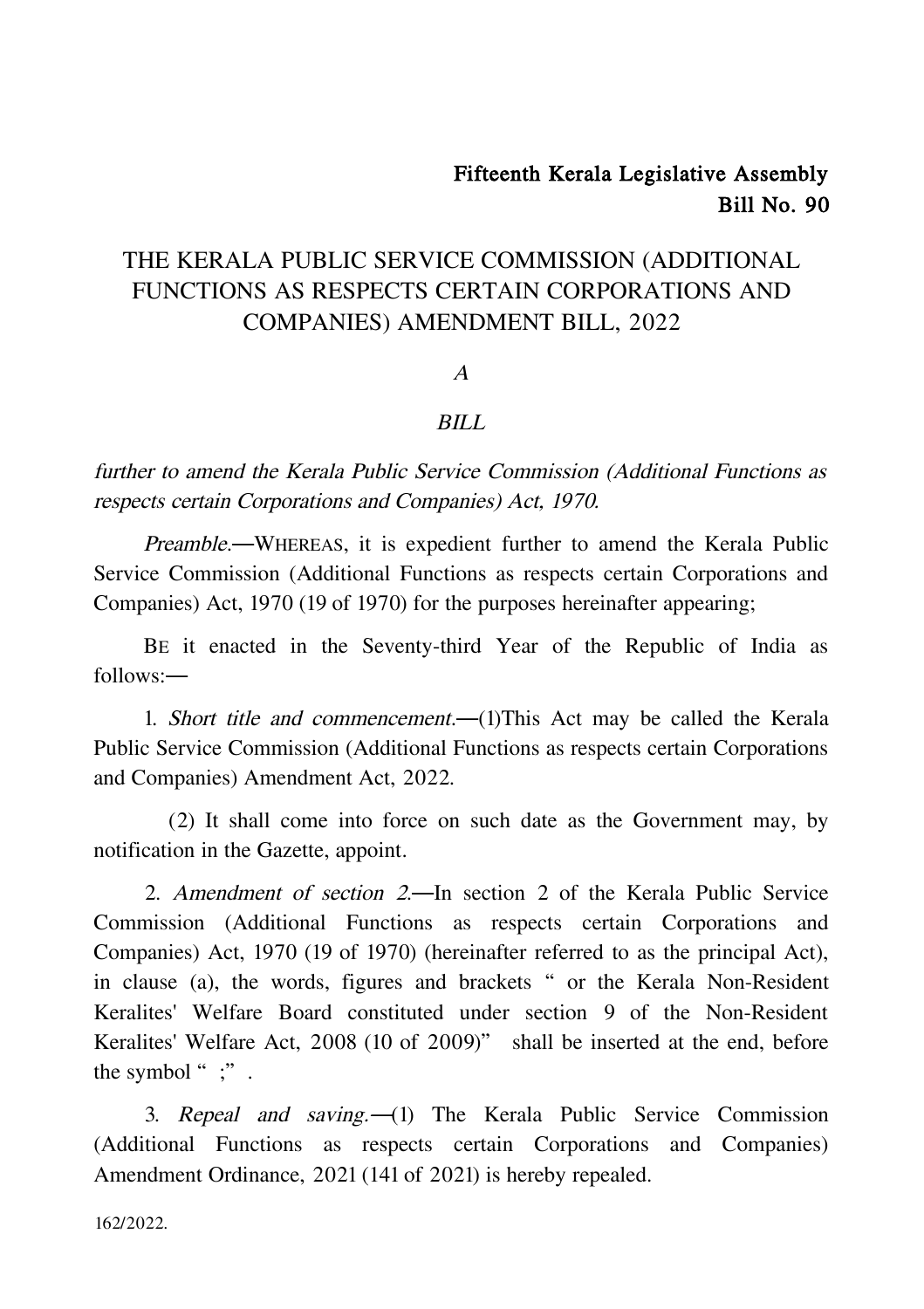(2) Notwithstanding such repeal, anything done or deemed to have been done or any action taken or deemed to have been taken under the principal Act as amended by the said Ordinance shall be deemed to have been done or taken under the principal Act as amended by this Act.

#### STATEMENT OF OBJECTS AND REASONS

The Kerala Non-Resident Keralites' Welfare Board was constituted on 2009 in accordance with the Non-Resident Keralites' Welfare Act, 2008 (10 of 2009). In exercise of the powers conferred by section 12 of the said Act, 23 posts were created in the Kerala Non-Resident Keralites' Welfare Board as per G.O. (Ms.)No.4/2010/NORKA, dated 20-12-2010. As per sub-section (3) of section 12 of the Act, the Kerala Service Rules (Part I & II) is applicable to the existing posts of the Board. Subject to these provisions, Government may, as per sub-section (2) of section 12 of the Act, determine the method of appointment, salary, other benefits and other terms of service of the Chief Executive Officer and other Officers. Thus the draft Special Rules were formulated and the Subject Committee approved the draft Rules with the suggestion to include an amendment to the provision that the direct appointment to the post should be through Public Service Commission.

2. As the Kerala Non-Resident Keralites' Welfare Board is not currently included in the Kerala Public Service Commission (Additional Functions as respects Certain Corporations and Companies) Act, 1970, the Government have decided to amend the said Act to include the Board within the purview of the said Act.

3. As the Legislative Assembly of the State of Kerala was not in session and the above proposals had to be given effect to immediately, the Kerala Public Service Commission (Additional Functions as respects Certain Corporations and Companies) Ordinance, 2021 was promulgated by the Governor of Kerala on the 13th day of September, 2021 and the same was published as Ordinance No.138 of 2021 in the Kerala Gazette Extraordinary No.2691 dated 15th September, 2021.

4. A Bill to replace the said Ordinance by an Act of the State Legislature could not be introduced in, and passed by, the Legislative Assembly of the State of Kerala during its session which commenced on the 4th day of October, 2021 and ended on the 11th day of November, 2021.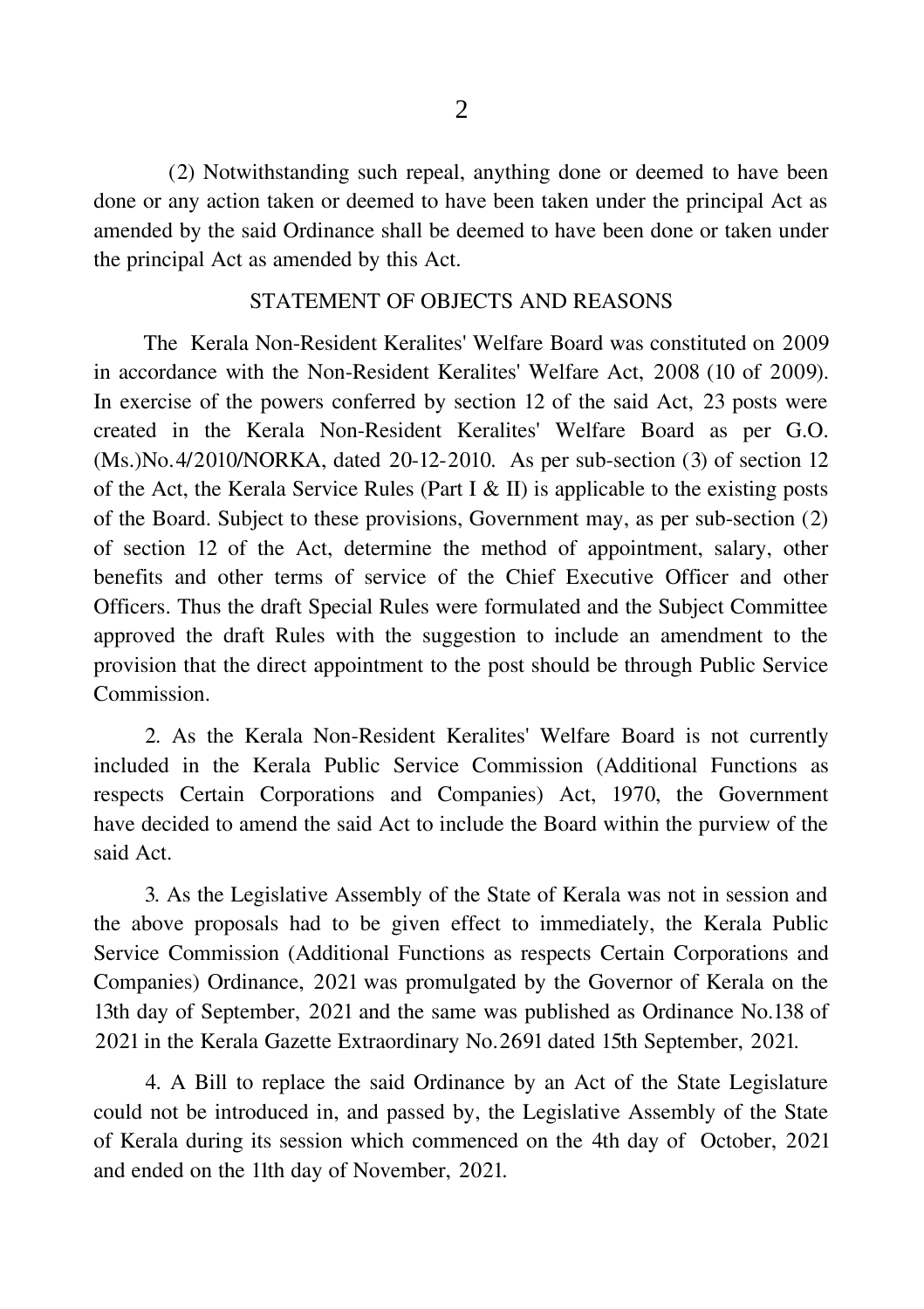5. As the provisions of the said Ordinance had to be kept alive and the Legislative Assembly of the State of Kerala was not in session, the Kerala Public Service Commission (Additional Functions as respects Certain Corporations and Companies) Ordinance, 2021 was promulgated by the Governor of Kerala on the 13th day of November, 2021 and the same was published as Ordinance No.141 of 2021 in the Kerala Gazette Extraordinary No.3336 dated 14th November, 2021.

6. The Bill seeks to replace Ordinance No.141 of 2021 by an Act of the State Legislature.

#### FINANCIAL MEMORANDUM

The Bill, if enacted and brought into operation, would not involve any additional expenditure from the Consolidated Fund of the State.

#### MEMORANDUM REGARDING DELEGATED LEGISLATION

Sub-clause (2) of clause 1 of the Bill seeks to empower the Government to appoint, by notification in the Gazette, the date on which the Act shall come into force.

2. The matters in respect of which the rules may be made or notifications may be issued are matters of procedure and are of routine or administrative in nature. Further, the rules, after they are made, are subject to the scrutiny by the Legislative Assembly. The delegation of legislative power is thus, of a normal character.

PINARAYI VIJAYAN.